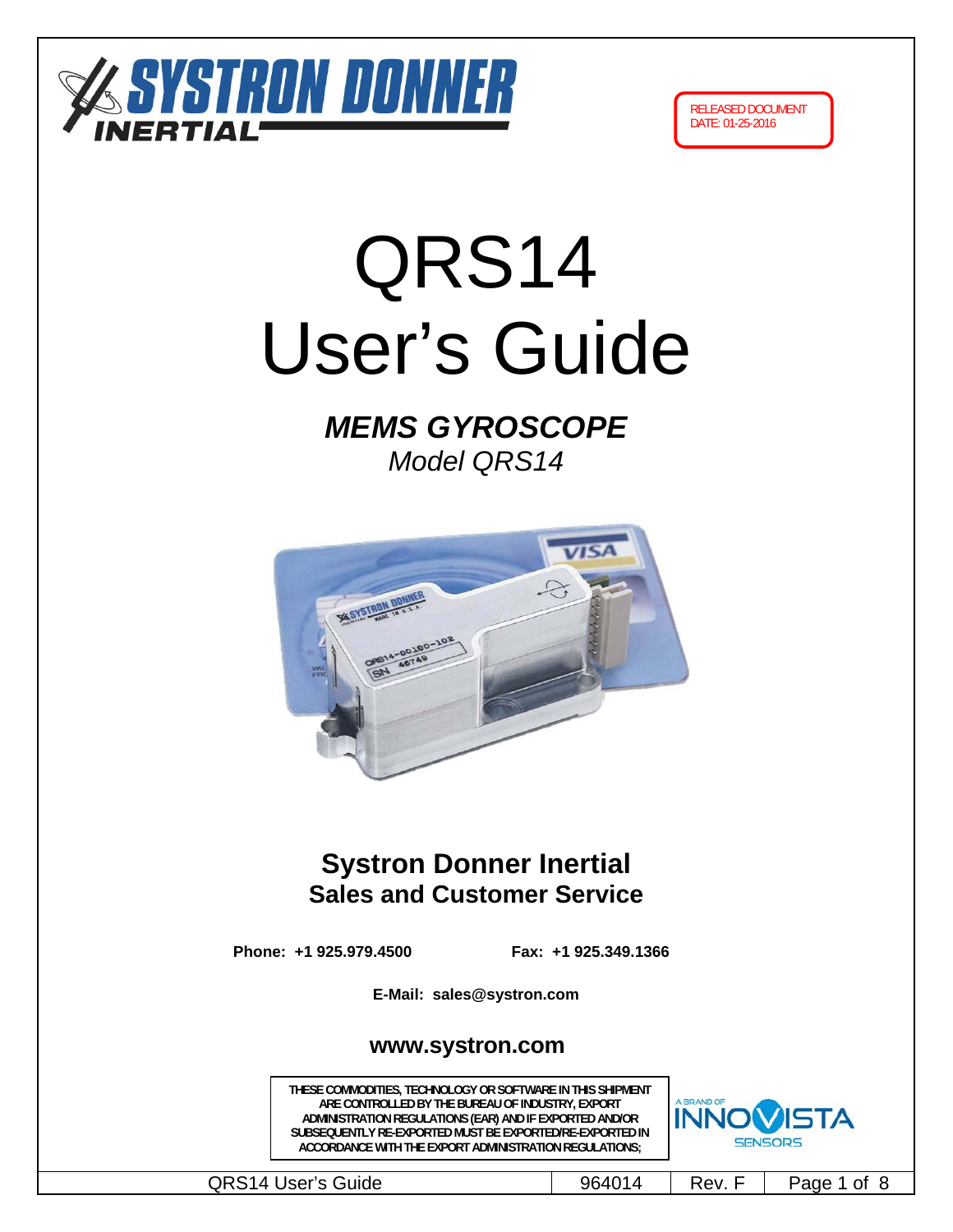## **SAFETY AND HANDLING INFORMATION**

- **DO NOT DROP!** The QRS14 is a precision instrument. Excessive shock can adversely affect sensor performance.
- Avoid exposing the QRS14 to electrostatic discharge (ESD). Observe proper grounding while handling.
- Insure that power leads are installed properly before applying power to the QRS14.

## **PATENT INFORMATION**

The QRS14 is protected by the following patents: U.S. 4,654,663; U.S. 4,524,619; U.S. 4,899,587; U.S. Re. 33,479, plus other U.S. and foreign patents pending.

**Figure 1.** *Connector Wiring*



**Table 1.** *Pin Assignments and Placement*

| Pin | <b>Standard Model</b><br>QRS14-00100-102 | Low Noise Model<br>QRS14-00100-103 | <b>Enter Color Used</b> |
|-----|------------------------------------------|------------------------------------|-------------------------|
|     | Power/signal ground                      | - VDC                              |                         |
| 2   | $+ VDC$                                  | $+$ VDC                            |                         |
| 3   | Not used                                 | Power Ground                       |                         |
| 4   | <b>Factory Test</b>                      | Signal Ground                      |                         |
| 5   | <b>Rate Output</b>                       | <b>Rate Output</b>                 |                         |
| 6   | <b>Factory Test</b>                      | <b>Factory Test</b>                |                         |
|     | Self-Test                                | Self-Test                          |                         |

| <b>QRS14 User's Guide</b><br>964014<br>Page 2 of<br>Rev. |
|----------------------------------------------------------|
|----------------------------------------------------------|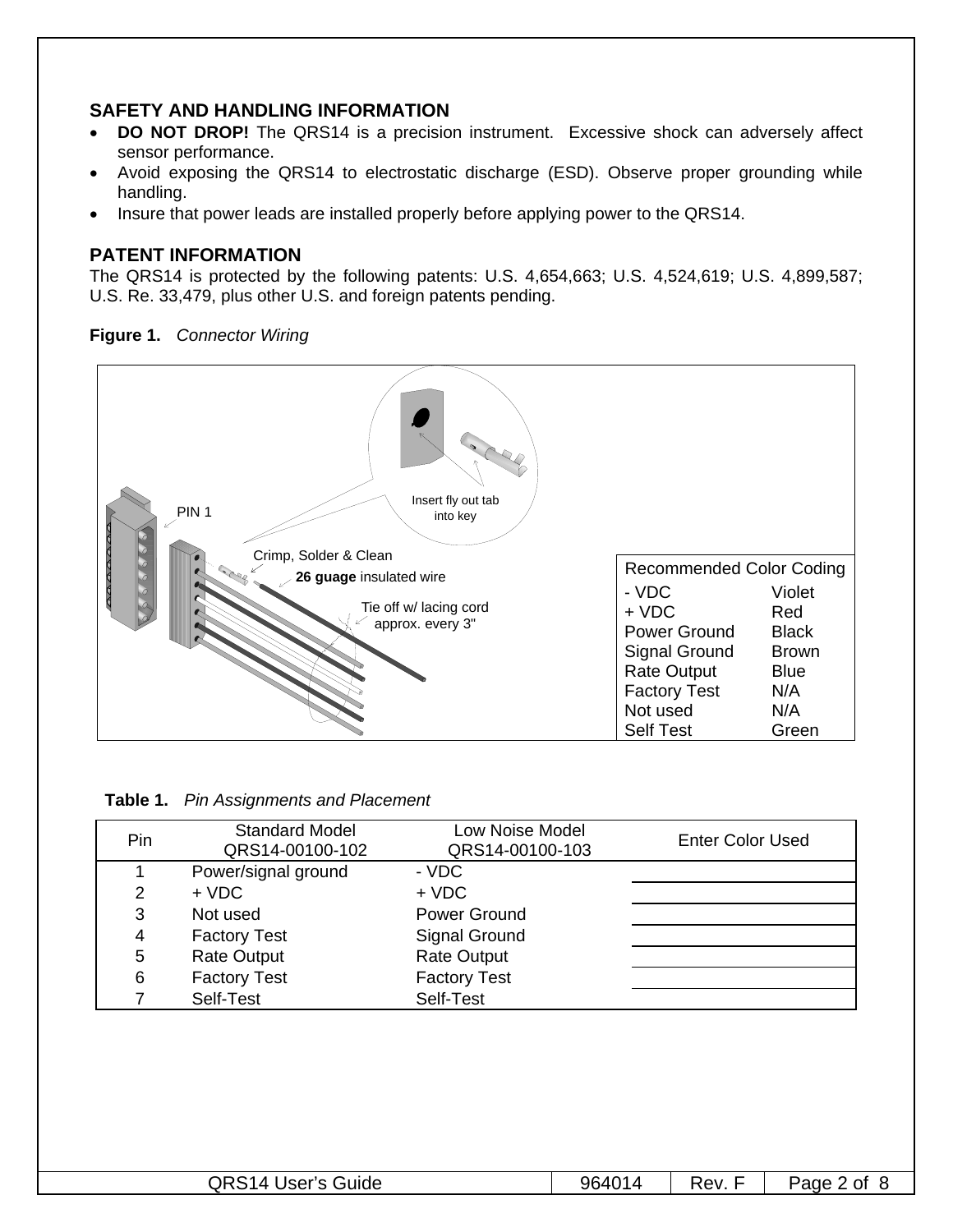# **INSTALLATION**

#### **A. Connector Assembly**

- *1.* The Mating Connector (MOLEX 5264-7 or equivalent) packaged with the QRS14 comes unassembled so that you can customize the wire lengths to your particular installation. You can use the recommended color-coding given in **Table 1**, or use your own coding system. *In either case, record the color codes you use in the spaces provided in* **Table 1***.*
- 2. Cut 26 gauge insulated wire (stranded). Allow 2-4" beyond what you think you'll need to provide strain relief in your wire routing. Strip 1/4" insulation from the end of each wire. Pre-tin, clean and trim off the excess. Proper wire preparation is the key to a good solder bond; a clean soldering iron tip will help insure an uncontaminated solder joint.
- 3. Install each wire into the connector termination (see **Figure 1**) and crimp the wire into place with needlenose pliers. Make sure there is a good mechanical connection. Solder wires using a smalltipped 650-700° F iron for 3-5 seconds.
- 4. Check **Table 1** for proper pin assignment. Insert each pin into the proper hole, carefully aligning the flyout tab to the keyway (see detail in **Figure 1**). Be careful not to bend near the solder joint to avoid strand separation. Secure the wire bundle with lacing cable about every 3". Don't overtighten the lacing. Insure that there is no stress on the wire terminations at either end.



**Figure 2**. *QRS14 Mounting Diagram*

| <b>QRS14 User's Guide</b> | 964014 | Rev. | Page 3 of |
|---------------------------|--------|------|-----------|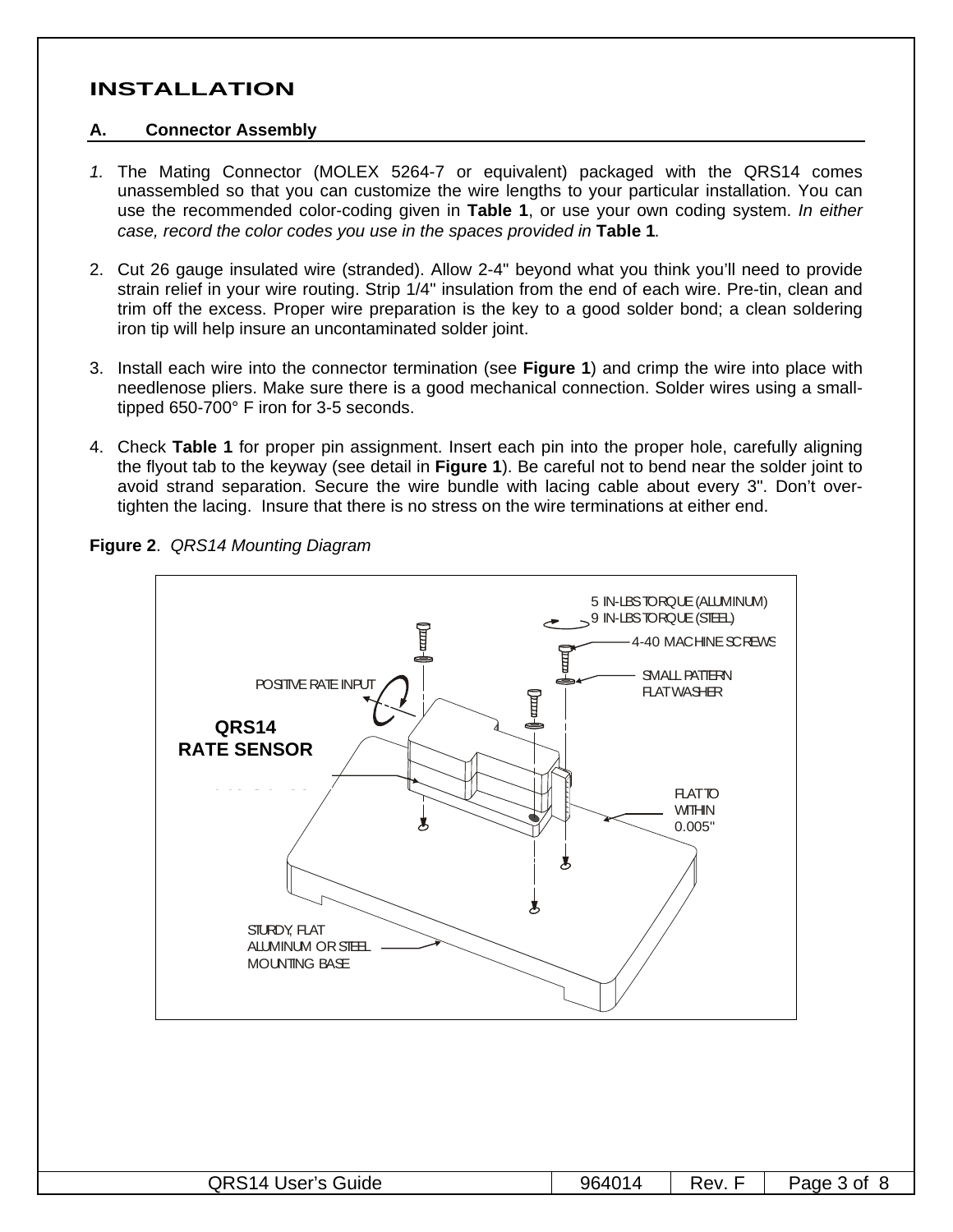#### **B. Mounting**

- 1. Prepare the mounting surface. It should be sturdy and rigid, and must be flat within 0.005 inches. If the mounting surface flexes or vibrates, the QRS14 will respond to the movement as an input.
- *2.* Mount the QRS14 using three small flat washers and 4-40 machine screws or equivalent. Refer to **Figure 2** for location of mounting holes. Be sure that washers lie flat with no interference from the side of the case. *Note that the sensitive axis orientation is parallel to the mounting surface.*
- 3. Tighten screws to 5 in-Ibs of torque for mounting onto aluminum or 9 in-lbs for steel. Over-torquing may damage the case.

#### **C. Connection**

- *1. Verify power supply polarity before connecting the QRS14. The instrument's internal electronics are NOT protected against reverse-polarity power.*
- 2. Connect the wires, referring to **Figure 1** and **Table 1**. Note the different pin designations associated with each model.
- 3. Connect the power ground to the common (ground) of the power supply. Signal ground is provided as a reference terminal for the rate output signal. There is an internal jumper between signal ground and power ground. (-103 model only) Case grounding provides a shield for the internal electronics and should make good contact with other chassis or shield grounds.
- 4. Minimize impedance of the supply power lines at the sensor. If you are using cables longer than three feet (3'), it is recommended to use solid tantalum bypass capacitors (10  $\mu$ f or more). Place the capacitors between the power lines and ground within 6" of the terminals on the rate sensor.
- 5. Shield power input lines if you are operating the QRS14 in the presence of high levels of electromagnetic interference (EMI). Sources of EMI include switching power supplies and radio transmitters.
- 6. Insert a presampling filter when using an analog-to-digital (A-D) converter with the QRS14. Set the bandwidth of the presampling filter at 1/4 to 1/3 of the sampling frequency.

# **OPERATION AND TROUBLESHOOTING**

When properly installed and connected, the QRS14 should meet or exceed the specifications listed on page 7. If you do not achieve this level of performance when operating your QRS14, one of the following suggestions should resolve the problem. If not, please prepare a summary of your findings and call an Applications Engineer at Systron Donner Inertial: +1 866.234.4976.

| <b>QRS14 User's Guide</b><br>964014<br>Page 4 of<br>Rev. |
|----------------------------------------------------------|
|----------------------------------------------------------|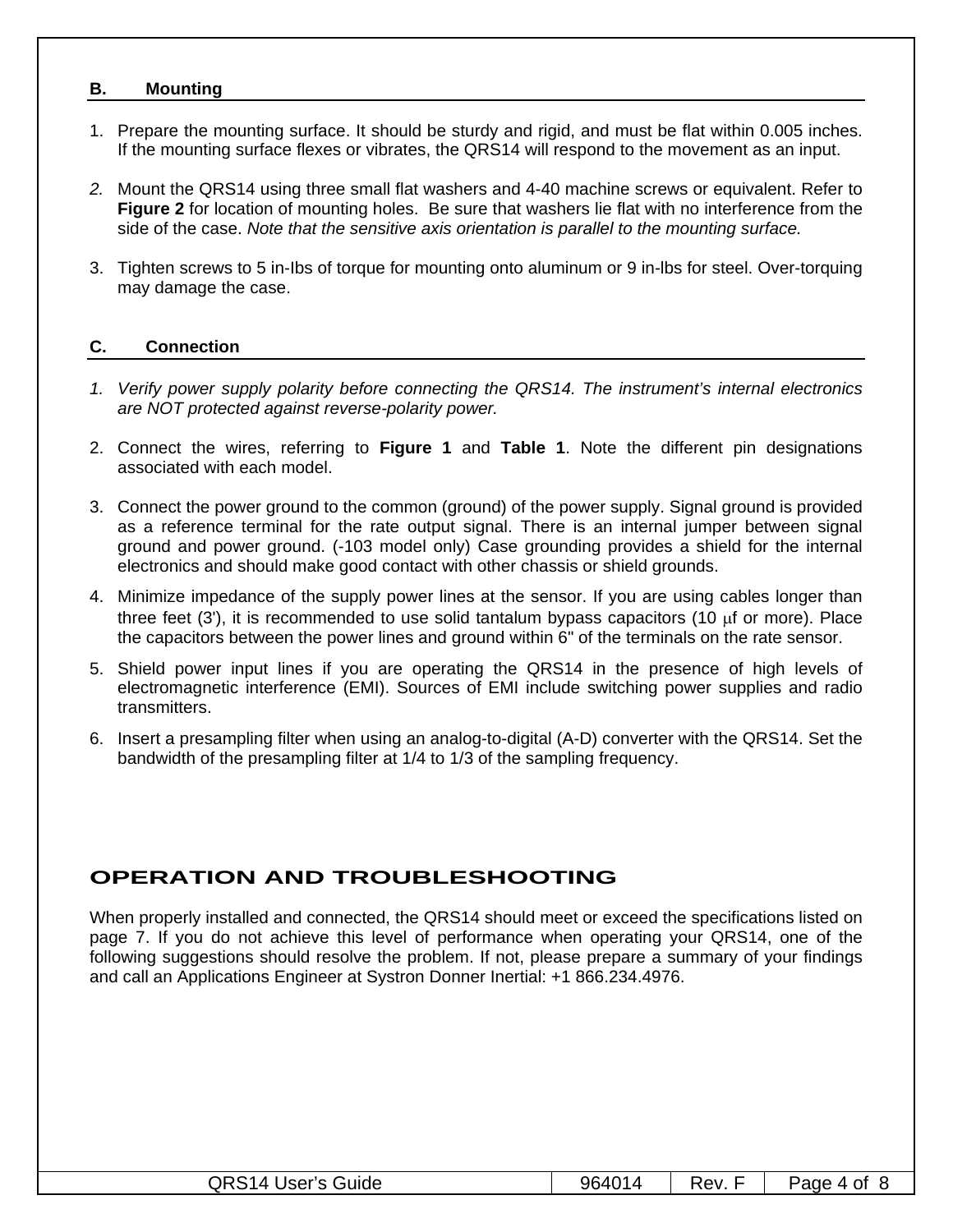#### **A. Self Test**

Before conducting more detailed tests or troubleshooting, determine if the QRS14 is performing its basic functions. You can conduct a basic self-test by shorting pin 7 to the power ground. Measure the Rate Output (pin 5), with input power applied and the QRS14 stationary.

You should measure the following at the Rate Output, pin 5:

#### **QRS14-0XXXX-102:** 0.5 Vdc **QRS14-0XXXX-103:** 1.0 Vdc

#### **B. Bias Not In Specification**

- *1. Structural Vibrations or Mounting Surface Movements.* The QRS14 responds to very small angular rates. Observed voltage outputs, thought to be noise or bias, may result from real input motions caused by structural vibrations or mounting surface movements. Test the QRS14 with all potential vibration sources shut off and compare performance with previous results. Alternatively, move the QRS14 to a different mounting location or change the sensitive axis direction.
- *2. Bias Shifts Caused by Ground Loops.* Ground loops may cause a bias shift that affects instrument performance. Check the wiring layout for ground loops.
- *3. Crosstalk Between sensors.* Two or more QRS14's directly connected from the same power supply can possibly crosstalk, increasing bias or noise generation for each unit. First, eliminate power supplies as a cause of crosstalk (see #4 below). Then, test a single QRS14 after disconnecting all others. If the noise or bias decreases, consider electrical isolation using an R-C Pi filter network on each of the lines to the individual sensors.
- *4. Switching Power Supplies.* Some switching power supplies may cause a bias or noise increase in the output of the QRS14. Run one QRS14 from a quality bench linear power supply, such as a Lambda Model LQD 422, or from a set of batteries, to see if the switching power supplies are the problem. If the bias/noise decreases, put a 100-uf capacitor and a  $0.1<sub>\mu</sub>$  ceramic bypass capacitor between the power supply lines and ground within 6" of the QRS14 before reconnecting the switching power supplies.

**Figure 3***. Connection Diagram for Part Number QRS14-0XXXX-102* 



Power and signal ground tied to chassis internally.

| <b>QRS14 User's Guide</b> | Page 5 of |
|---------------------------|-----------|
| 964014                    | Rev.      |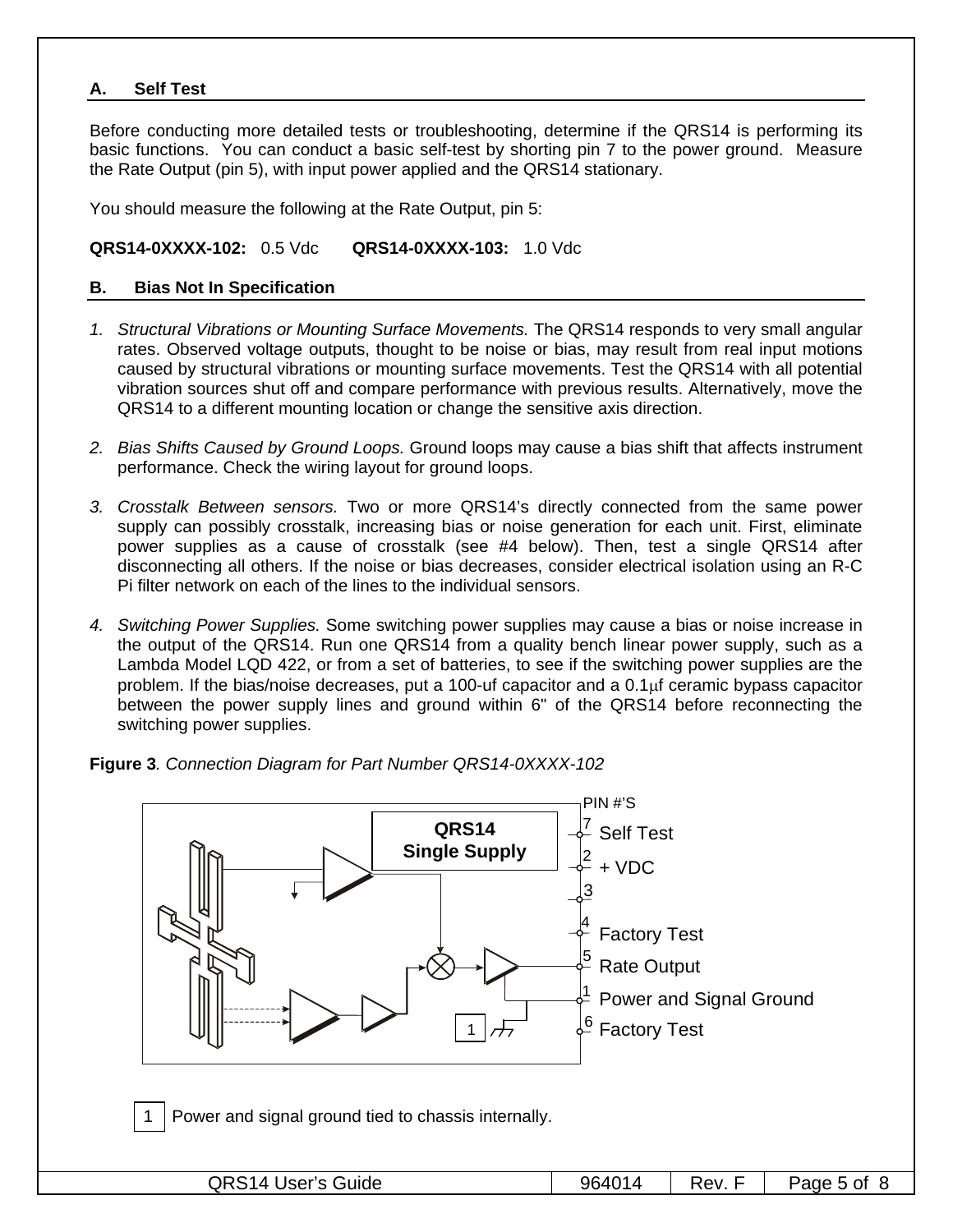



## **C. Output Tone at 340 Hz**

Under certain conditions of shock and/or vibration, the QRS14 can emit a narrow-bandwidth tone in the region of 340 Hz  $(\pm 20 \text{ Hz})$ . This tone is usually not observable in output signals, because the sensor has an approximate corner frequency of 50 Hz with a signal rolloff of -12 dB per octave. If the tone becomes significant in your application, an appropriate filter may be used.

**NOTE**: Due to the QRS14's inherent sensing element design characteristics, there is notable vibration sensitivity at approximately 340 Hz. Subjecting the unit to extended periods of vibration at or near this frequency can negatively affect output.

## **D. Technical Assistance**

We want you to be thoroughly satisfied with our product. If you have questions or need assistance in operating your QRS14, please call us. You can reach an Applications Engineer at Systron Donner Inertial by calling 866-234-4976.

| QRS1<br>14 User's Guide | 96401 | Rev | Page 6 of |
|-------------------------|-------|-----|-----------|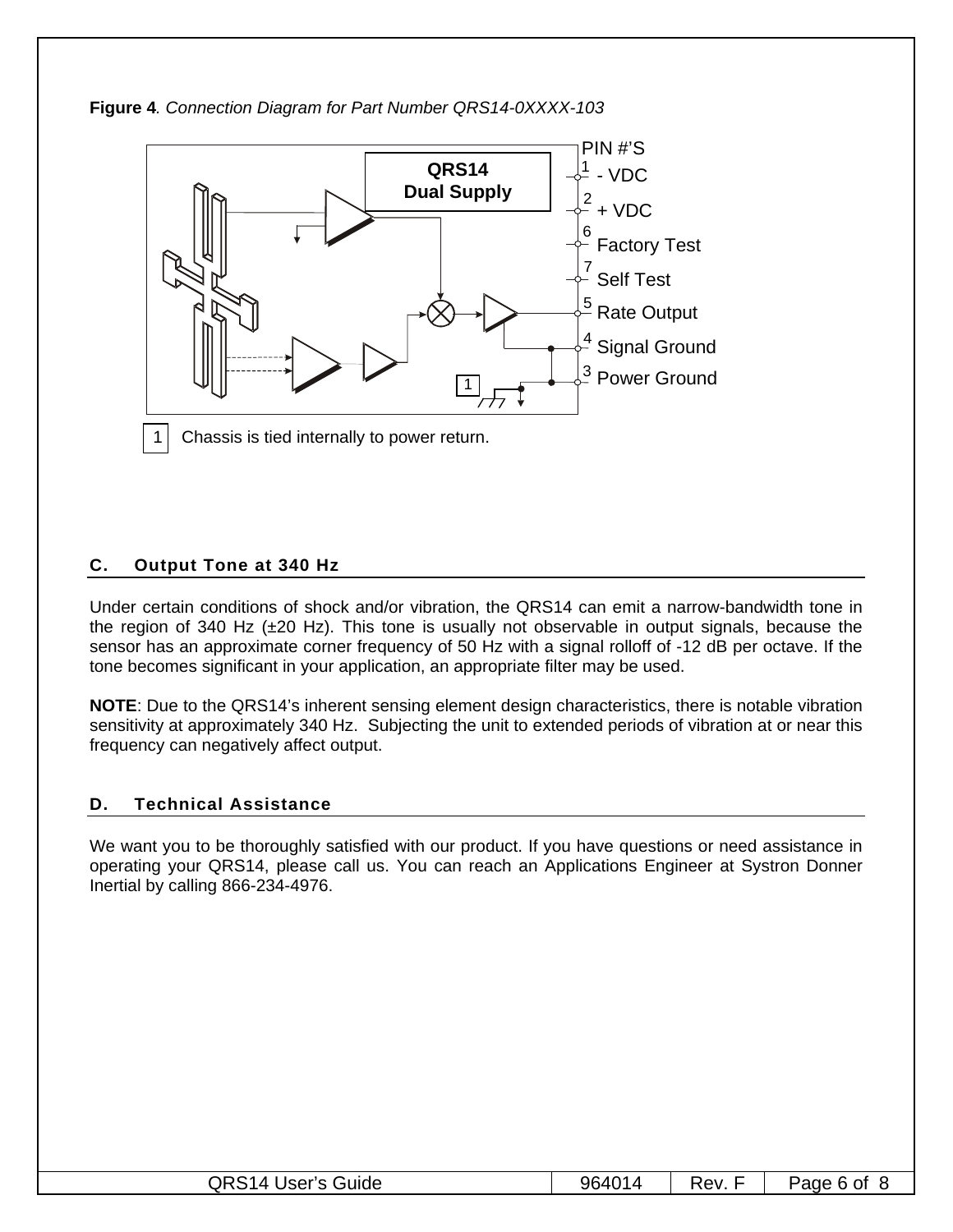# **Table 2.** *QRS14 Specifications*

| <b>QRS14 Standard Part Numbers</b> |                   |  |  |  |  |
|------------------------------------|-------------------|--|--|--|--|
| Single Power Supply                | Dual Power Supply |  |  |  |  |
| QRS14-00100-102                    | QRS14-00100-103   |  |  |  |  |

| <b>Power Requirements</b>  |                   |                                     |  |  |  |
|----------------------------|-------------------|-------------------------------------|--|--|--|
| Input Supply Voltage       | $+9$ to $+18$ VDC | $+$ and $-$ 9 to $+$ and $-$ 18 VDC |  |  |  |
| Input Supply Current (max) | $<$ 20 mA         | $\le$ 25 mA (each supply)           |  |  |  |

| Performance                               |                              |                                             |  |  |
|-------------------------------------------|------------------------------|---------------------------------------------|--|--|
| Range                                     | $±100^{\circ}/sec$           | $±100^{\circ}/sec$                          |  |  |
| Scale Factor (±2%)                        | 15 mV/°/sec                  | 50 mV/°/sec                                 |  |  |
| S.F. Over Operating Temperature           | < 4% from ambient            | < 4% from ambient                           |  |  |
| Bias (initial offset)                     | $+2.5 + 0.045$ VDC           | $+0.0 + 0.075$ VDC                          |  |  |
| <b>Bias Stability</b>                     |                              |                                             |  |  |
| Short-term (100 sec constant temperature) | $< 0.05^{\circ}/sec$         | $< 0.05^{\circ}/sec$                        |  |  |
| Long-term (one year)                      | $< 1.0^{\circ}/sec$          | $< 1.0^{\circ}/sec$                         |  |  |
| g Sensitivity (all axes)                  | $< 0.06^{\circ}/sec/q$       | $< 0.06^{\circ}/sec/q$                      |  |  |
| <b>Over Operating Environments</b>        | $< \pm 3.0^{\circ}/sec$ ,    | $<$ $\pm$ 3.0 $\degree$ /sec                |  |  |
|                                           | $<$ ±6.0°/sec 1000° Range    | $<$ ±6.0°/sec 1000° Range                   |  |  |
| <b>Linearity Error</b>                    | $< 0.05\%$ of F.R            | $< 0.05\%$ of F.R                           |  |  |
| Output Noise (to 100 Hz)                  | $<.05^{\circ}/sec/\sqrt{Hz}$ | < .02°/sec/ $\sqrt{Hz}$ (50-200°/s)         |  |  |
|                                           |                              | $< .03^{\circ}/sec/\sqrt{Hz}$ (500-1000°/s) |  |  |
| Bandwidth (-90° Phase shift)              | $> 50$ Hz                    | $> 50$ Hz                                   |  |  |
| <b>Resolution and Threshold</b>           | $< 0.004^{\circ}/sec$        | $< 0.004^{\circ}/sec$                       |  |  |
| Start-up time                             | $< 2.0$ sec                  | $< 2.0$ sec                                 |  |  |
| <b>Operating Life</b>                     | 10 years, typical            | 10 years, typical                           |  |  |

| <b>Environments</b>          |                                             |  |  |
|------------------------------|---------------------------------------------|--|--|
| <b>Operating Temperature</b> | $-40^{\circ}$ C to $+85^{\circ}$ C          |  |  |
| <b>Storage Temperature</b>   | $-55^{\circ}$ C to $+100^{\circ}$ C         |  |  |
| <b>Vibration Operating</b>   | 5 $q_{\rm rms}$ 20 to 2K Hz random          |  |  |
| <b>Vibration Survival</b>    | 10 $g_{rms}$ 20 to 2K Hz random, 5 min/axis |  |  |
| Shock                        | 200 g pk, 2 ms, $\frac{1}{2}$ sine          |  |  |

**Figure 5***. Outline Details for Model QRS14* 



QRS14 User's Guide 1964014 Rev. F Page 7 of 8